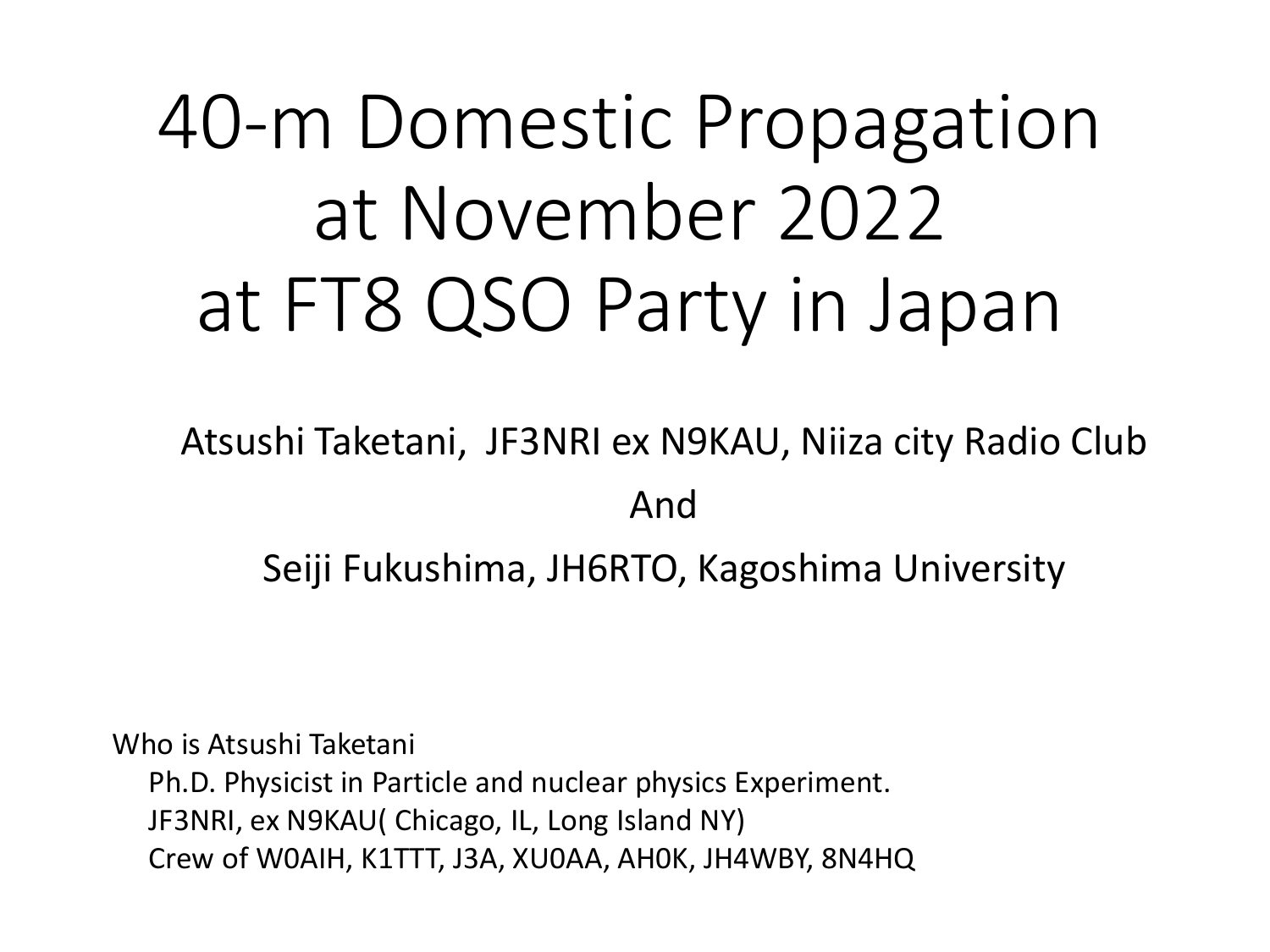# Social experiment FT 8 QSO party

https://hamfes.com/virtual-hamfes-2021/ft8-qso-party/

- Virtual Ham festival in Japan was hold 2022 Nov. 13 by volunteers, chaired by 7K1BIB Takahiro Yamauchi.
- FT8 QSO Party was held on same day 09:00- 24:00 JST.
	- 29 Logs were submitted.
	- 93 unique stations on the logs.
	- Contest type completion. JE6WUD got  $1<sup>st</sup>$  prize.
	- Exchanged report Grid locator
	- Supplementary prize was sponsored by ICOM corporation.
- Analysis Part
	- All data were opened for analysis after removing critical personal information.
	- Visualization contest of propagation analysis was held.
	- Objectives is a creation for digital transformation of amateur radio. Specifically, we can enjoy a contest without transmitting.
	- It is aimed to create an innovation.
	- Judged by the volunteered Professors who are Ham. Chaired by Seiji Fukushima, JH6RTO.

### We analyzed only contacts in 40m band.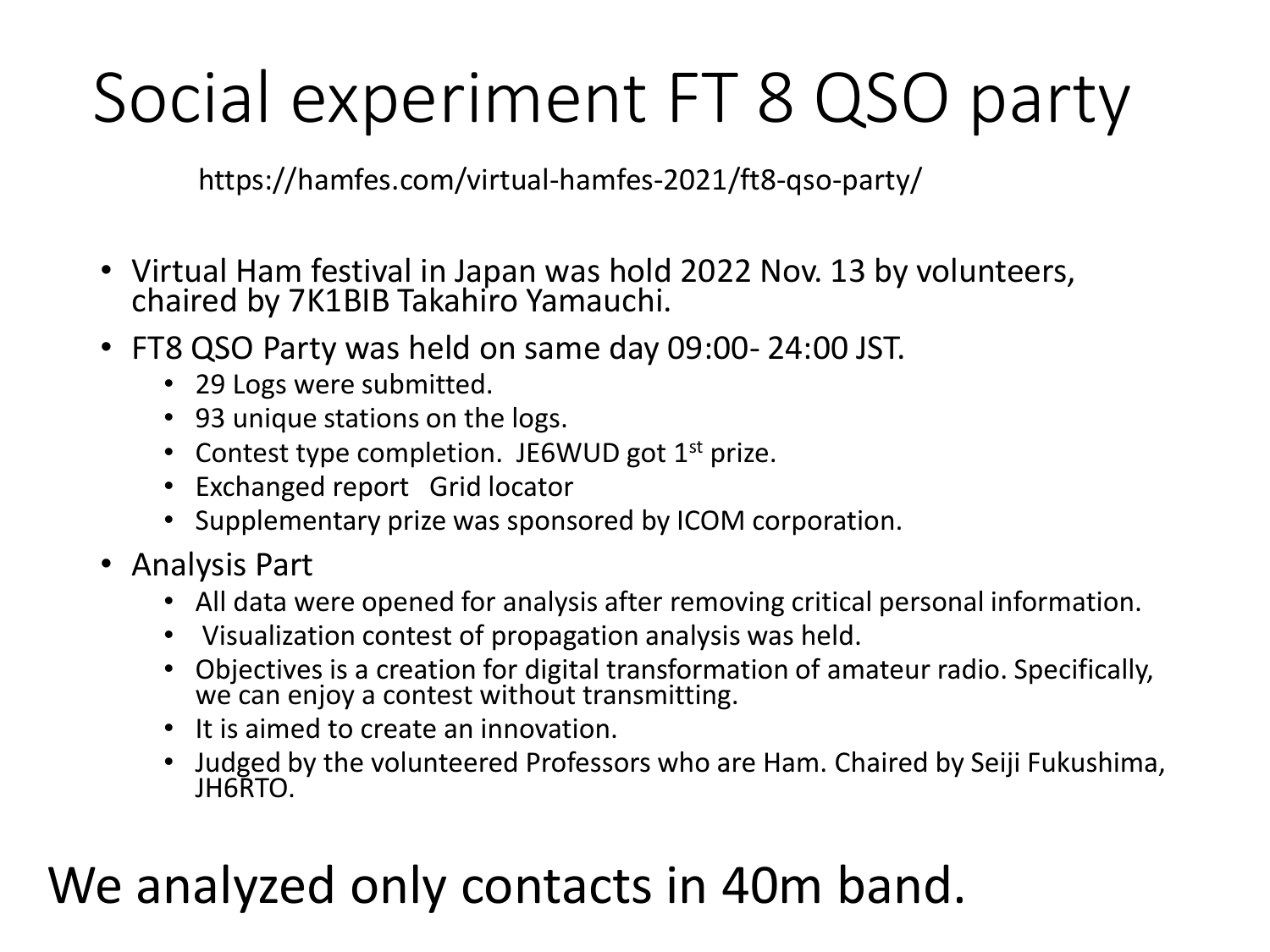# Analysis Tool

- Available free or widely used.
- PYHTON Anaconda : Free
	- Pandas : Large data handling
	- maidenhead library : Grid locator analysis
- Microsoft Excel
	- Simple graph drawing
- CERN ROOT : Free, https://root.cern/
	- It is common tool on particle and nuclear experiment.
	- C++ based analysis framework.
	- Just I am using in my daily research.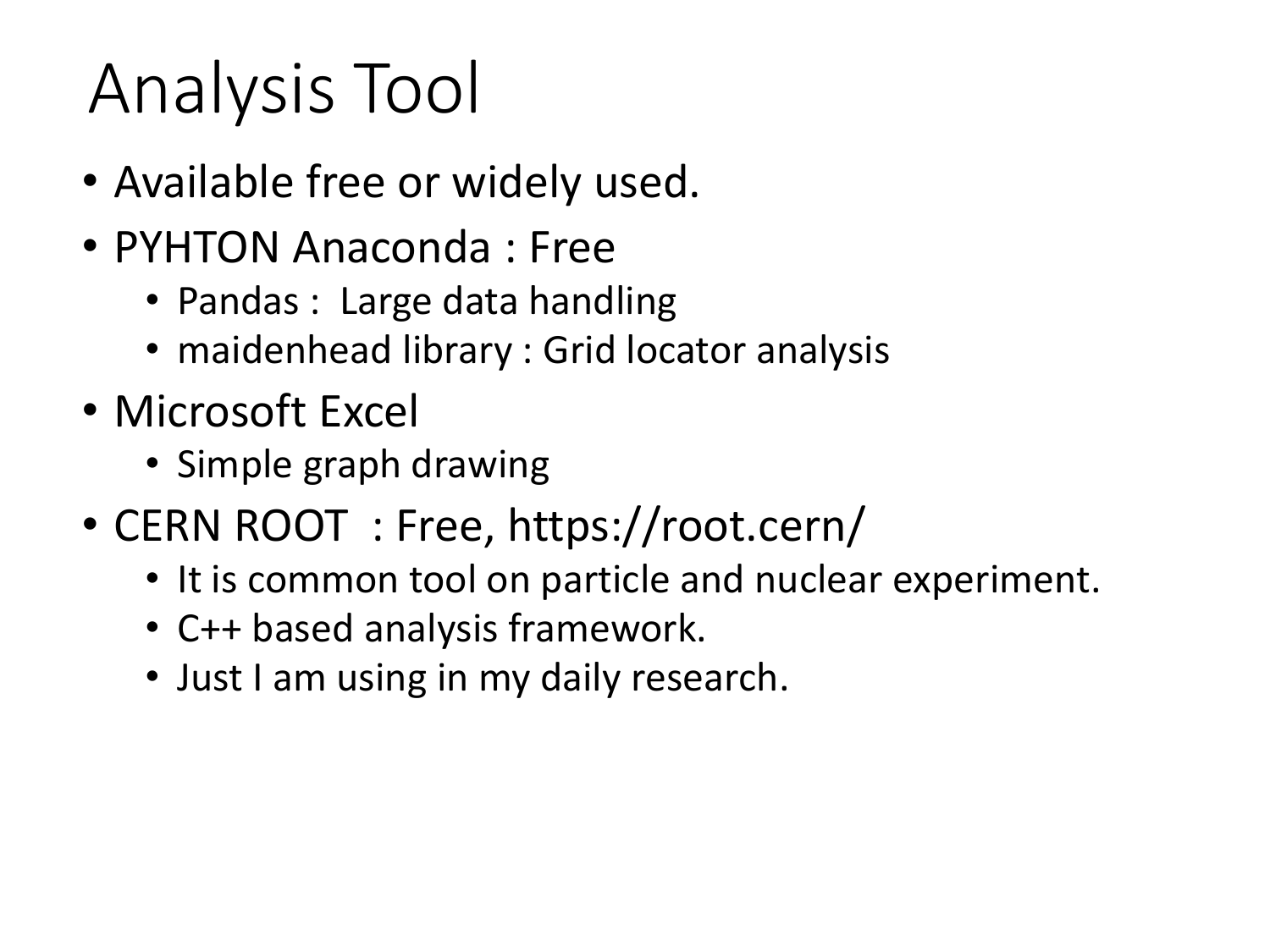### Report Consideration

 $S_{ji} / N_j = P_i * A_i * I_{ij} * A_j$ Transmitted by station i, and received by station j  $S_{ji} / N_i = P_j^* A_j^* I_{ji}^* A_i$ Transmitted by station j, and received by station i

P: transmitting power, A:anntena gain I: propagation loss, S:recived Signal N: Noise at receivening

#### **Assumptions**

```
I_{ij} = I_{ji}
```
Propagation losses are same for both direction  $N_i = N_i$ Receiving noises are same.

Taking log and take difference

 $Log(S_{ji}) - Log(S_{ij}) = Log(P_i) - Log(P_j)$ 

- Report differences depends on only power.
- Not depend on the antenna and propagation conditions.

**Eriis transmission equation** 



#### S/N(Weker)

- Most of contact done with 10 dB difference.
- Max 40 dB difference
	- Too much power?
	- Receiving noise higher?

We may analyze for noise, when not assume equal noise.

• Locations, local or global?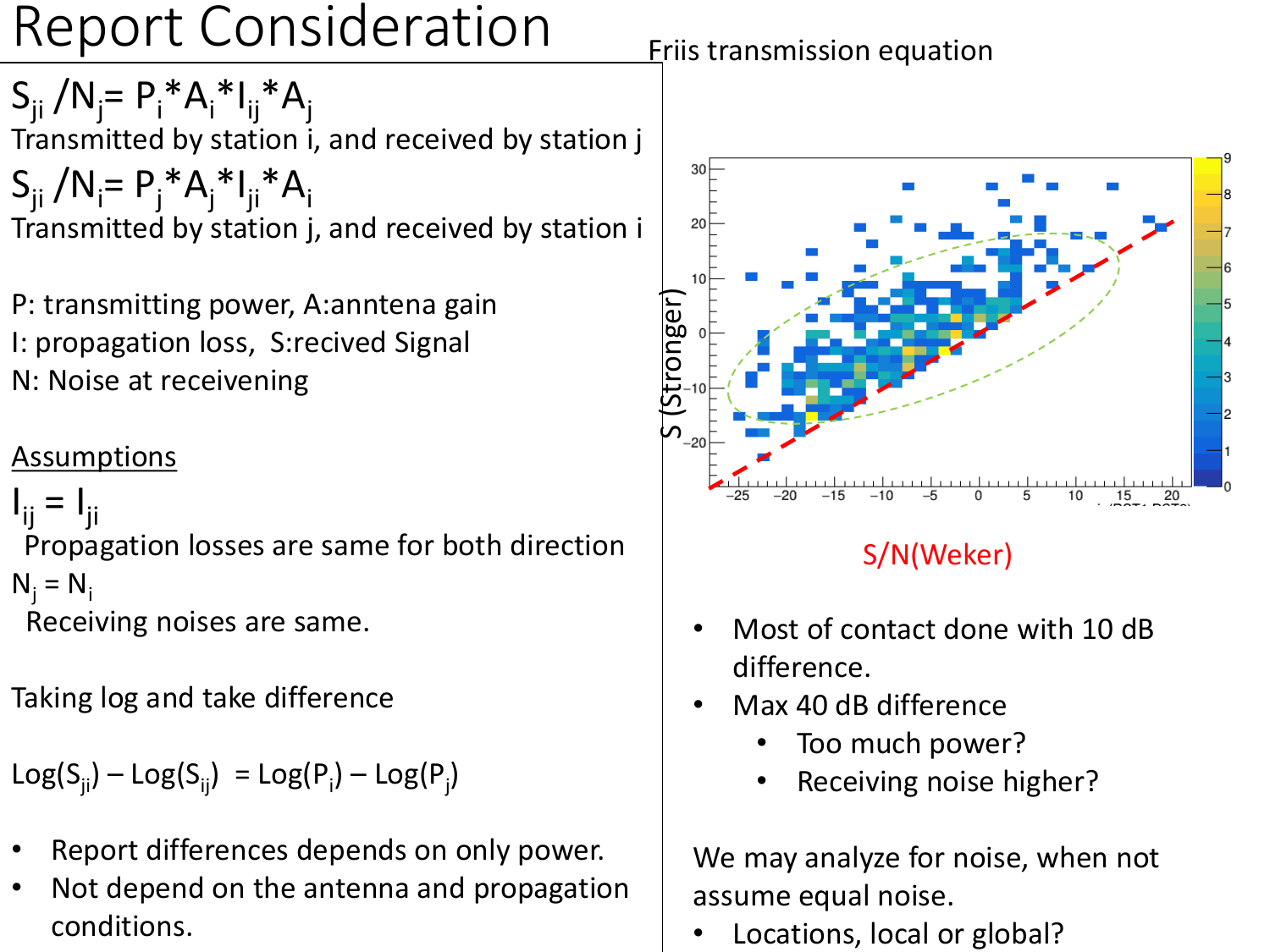## Hourly contact

Number of logged contact in each hour

Hour[JST]

It is 90 QSO just after started.

However, many people may take lunch. In addition to lunch, some may prepare lunch?

After 15:00, propagation to change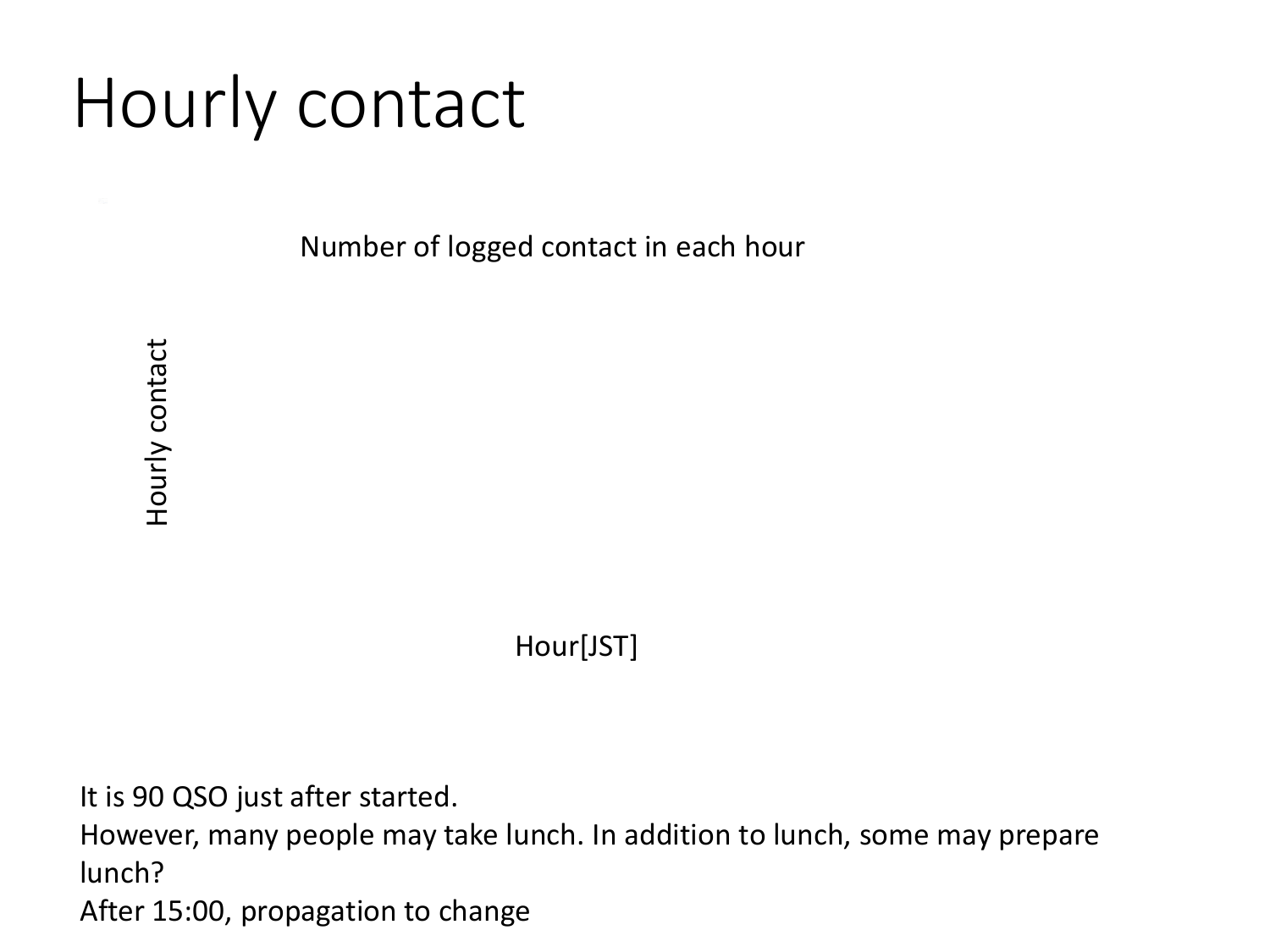### Contacts among Call area( JA0- JA9)











Distance on hour 19 [JST]







Distance on hour 9 [JST]





Distance on hour 18 [JST]

- Until early afternoon, all area are opened.
- After 16, only same area or long distant contact.

 $\sigma$ Call Aerea 0, 1,…,9  $\blacktriangleright$  $\overline{O}$ Call Aerea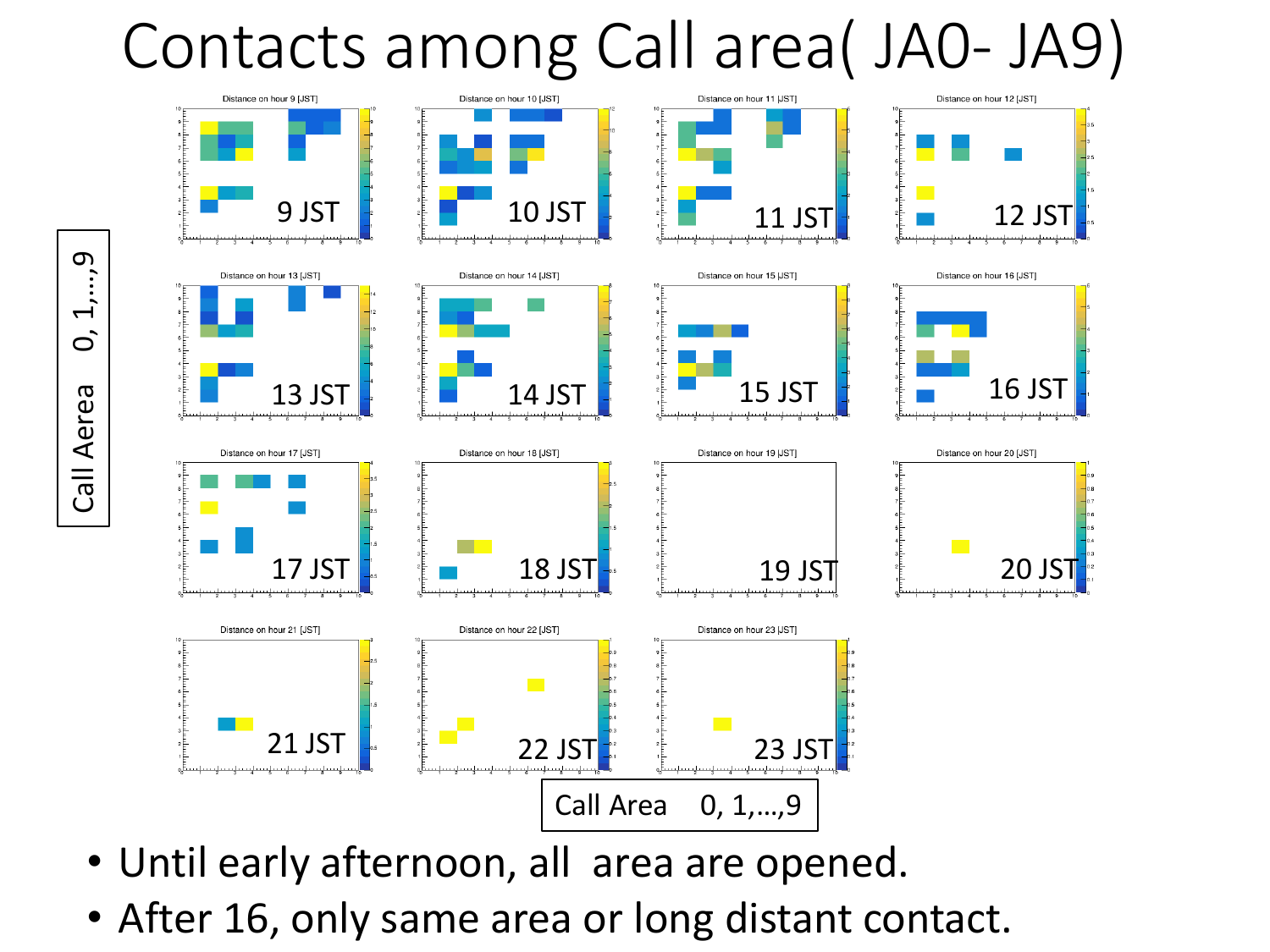## Propagation distance

Distance in map obtained from Grid locator.



Loss is 1/distace<sup>2</sup>

Shor distance contact affected by altitude of ionosphere.

Long distance may be affected by distance in map.

Upto 200 Km of distance in map propagation distance are almost same length.

Use Propagation distance.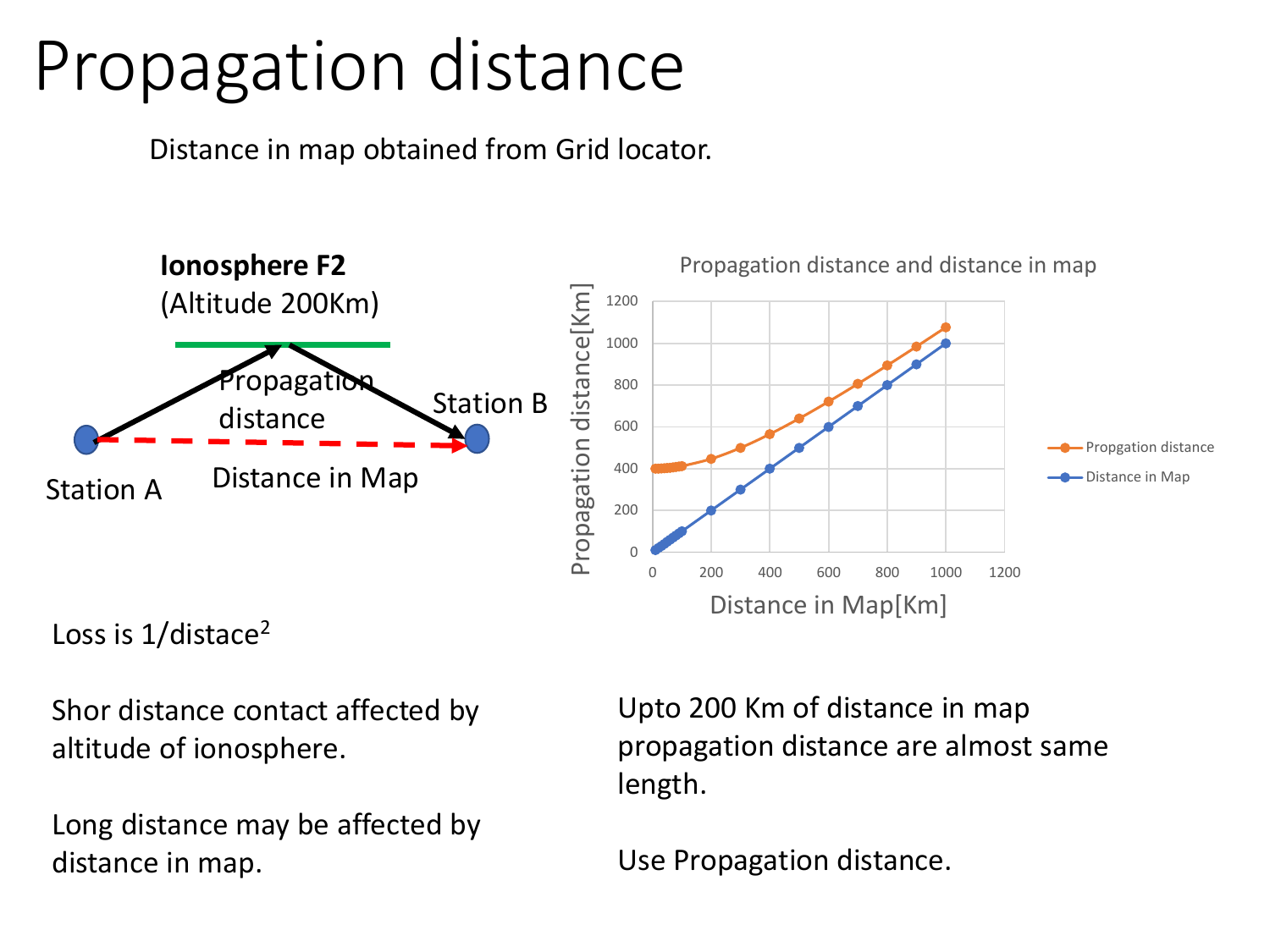### Time dependent of Propagation distance



Propagation Distance[Km] 0Km -2000Km